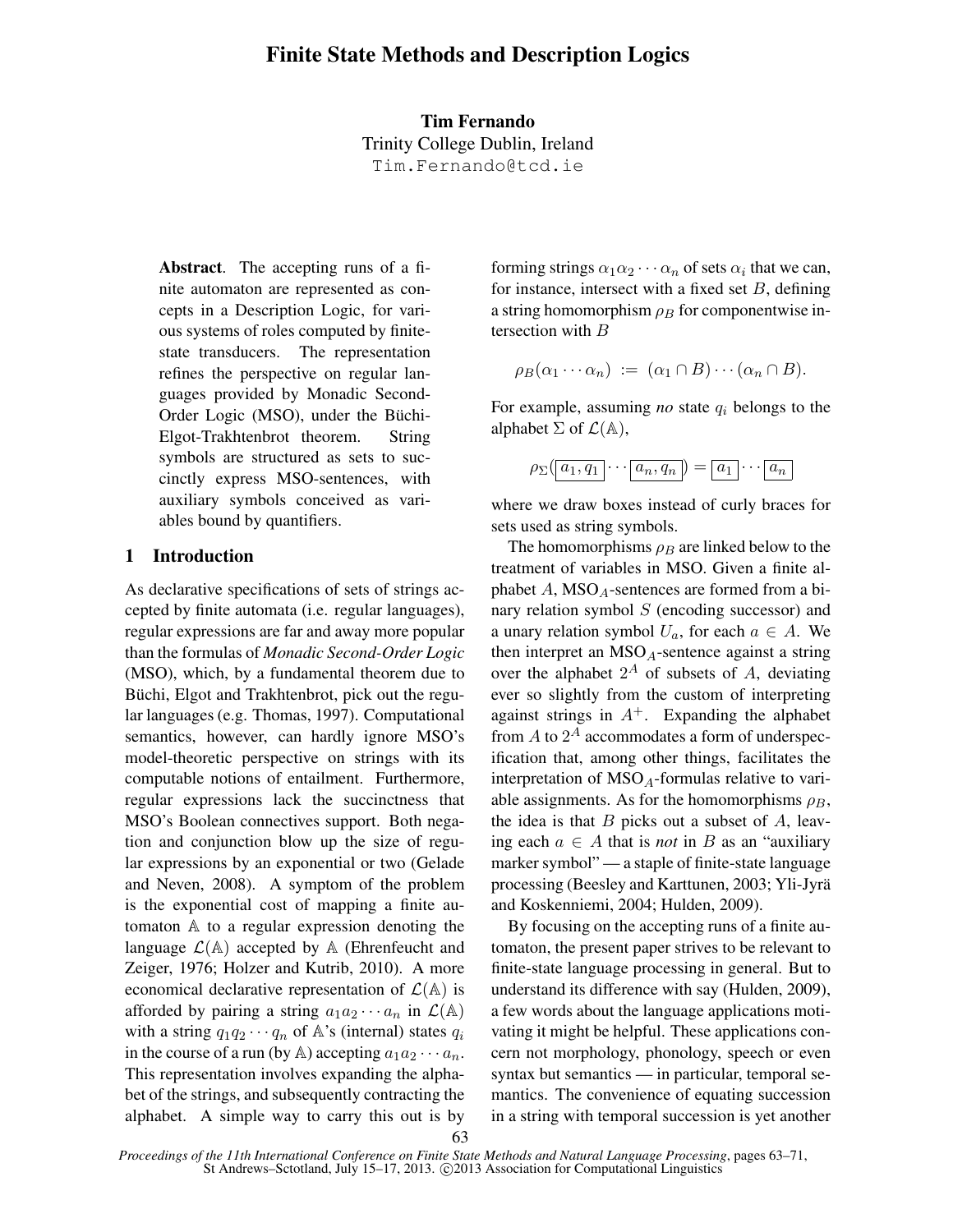reason to step from A up to  $2^A$  (reading a boxed subset of  $A$  as a snapshot). It is a trivial enough matter to build a finite-state transducer between  $(2^A)^*$  and  $(A \cup \{[,]\})^*$  unwinding say, the string

$$
a, a' | a'
$$
 of length 2 over the alphabet  $2^{\{a,a'\}}$ 

to the string

 $[aa'] [a']$  of length 7 over the alphabet  $\{a, a', [,]\}$ 

and if we are to apply  $\rho_B$ , it is natural to choose the alphabet  $2^A$  over  $A \cup \{[,]\}$ . There are, in any case, many more regular relations apart from  $\rho_B$  to consider for temporal semantics (Fernando, 2011), including those that change string length and the notion of temporal succession, i.e. granularity. A simple but powerful way of building a regular language from a regular relation  $R$  is by forming the inverse image of a regular language L under R, which we write  $\langle R \rangle L$ , following dynamic logic (e.g. Fischer and Ladner, 1979). The basic thrust of the present paper is to extend regular expressions by adding connectives for negation, conjunction and inverse images under certain regular relations.

This extension is dressed up below in *Description Logic* (DLs; Baader et al. 2003), with the languages  $\mathcal{L}(\mathbb{A})$  accepted by automata  $\mathbb{A}$  as DLconcepts (unary relations), and various regular relations including  $\rho_B$  (for different sets B) as DLroles (binary relations). As in the *attributive language with complement* ALC, DL-concepts C are closed under conjunction  $C \wedge C'$ , negation  $\neg C$ , and inverse images under DL-roles R, the usual DL notation for which,  $(\exists R)C$ , we replace by  $\langle R \rangle C$  from dynamic logic, with

$$
\llbracket \langle R \rangle C \rrbracket := \{ s \mid (\exists s' \in \llbracket C \rrbracket) \ s \llbracket R \rrbracket s' \}.
$$

Since DL-concepts and DL-roles in the present context, have clear intended interpretations, we will often drop the semantic brackets  $[\![\cdot]\!]$ , conflating an expression with its meaning.

MSO is linked to DL by a mapping of MSOsentences  $\varphi$  to DL-concepts  $C_{\varphi}$  that reduces MSO-entailments  $\models_{MSO}$  to concept inclusion

$$
\varphi \models_{\mathit{MSO}} \psi \iff C_{\varphi} \subseteq C_{\psi} . \tag{1}
$$

Let us take care *not* to read (1) as stating MSO is *interpretable* in DL in the sense of (Tarski et al., 1953); no formal DL theory is mentioned in

(1), only a particular (intended) interpretation over strings. What we vary is not the interpretation  $\lbrack \cdot \rbrack$ but the mapping  $\varphi \mapsto C_{\varphi}$  establishing (1). Many different definitions of  $C_{\varphi}$  will do, and the main aim of the present work is to explore these possibilities, expressed as particular DL concepts and roles. In its account of regular languages, the Büchi-Elgot-Trakhtenbrot theorem says nothing about finite-state transducers, which are nonetheless instrumental in establishing the theorem. Behind the move to Description Logics is the view that the role of finite-state transducers in constructing regular languages merits scrutiny.

To dispel possible confusion, it is perhaps worth remarking that a relation computable by a finitestate transducer may have a transitive closure that no finite-state transducer can compute. A simple example is the function  $f$  that leaves all strings unchanged except those of the form  $1^n0^{m+2}2^k$ which it maps to  $1^{n+1}0^m2^{k+1}$ . The intersection

$$
1^*2^* \cap \{ f^k(0^n) \mid k, n \ge 0 \}
$$

is the non-regular language  $\{1^n 2^n \mid n \ge 0\}$ , precluding a finite-state transducer from computing the transitive closure of  $f$ . Commenting on the Description Logic counterpart  $\mathcal{ALC}_{req}$  to Propositional Dynamic Logic (Fischer and Ladner, 1979), Baader and Lutz write

> many of today's most used concept languages do not include the role constructors of  $\mathcal{ALC}_{req}$ . The main reason is that applications demand an implementation of description logic reasoning, and the presence of the reflexive-transitive closure constructor makes obtaining efficient implementations much harder.

There should be no mistaking the interpretations of concepts and roles below for models of  $\mathcal{ALC}_{req}$ . Most every role considered below (from  $\rho_B$  on) is, however, transitive and indeed can be viewed as some notion of "part of."

The remainder of this paper is organized as follows. The accepting runs of a finite automaton are expressed as a DL-concept in section 2. This is then used to present MSO's semantic set-up in section 3. A feature of that set-up is the expansion of  $\mathrm{MSO}_A$ -models from  $A^+$  to  $(2^A)^+$ , opening up possibilities of underspecification which section 4 explores alongside non-deterministic DLroles (in addition to the inverse of  $\rho_B$ ). Section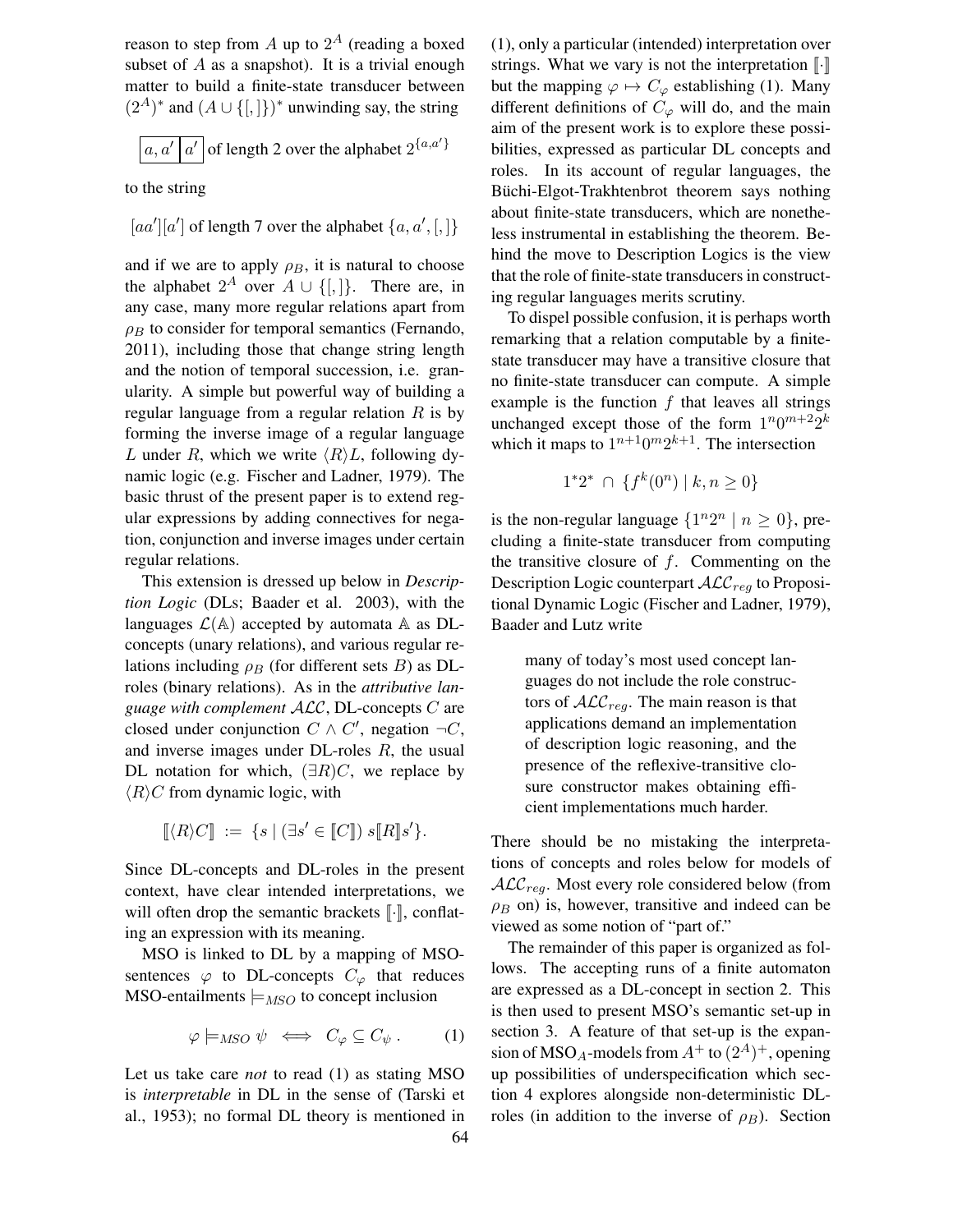5 looks at more DL-roles that, unlike  $\rho_B$ , change length, and section 6 concludes, returning to auxiliary symbols, which are subject not only to  $\rho_B$ but the various regular relations formulated above as DL-roles.

### 2 Accepting runs as a DL-concept

One half of the aforementioned Büchi-Elgot-Trakhtenbrot theorem turns finite automata to MSO-sentences. This section adapts the idea behind that half in a DL setting, deferring details about MSO to the next section. An *accepting run of* a finite automaton A is a string  $\boxed{a_1, \overline{q_1 \mid a_2, q_2 \mid \cdots \mid a_n, q_n}}$  such that

$$
q_0 \stackrel{a_1}{\rightsquigarrow} q_1 \stackrel{a_2}{\rightsquigarrow} q_2 \stackrel{a_3}{\rightsquigarrow} \cdots \stackrel{a_n}{\rightsquigarrow} q_n \in F
$$

where  $q_0$  is A's initial state,  $\rightsquigarrow$  is A's set of transitions (labeled by symbols), and  $F$  is  $A$ 's set of final/accepting states. (Note A may be identified with such a triple  $\langle \leadsto, q_0, F \rangle$ .) Let us assume that A's set Q of states is disjoint from the alphabet  $\Sigma$ , and treat  $\boxed{a_i, q_i}$  as a 2-element subset of  $\Sigma \cup Q$ , making an accepting run a string over the alphabet  $2^{\Sigma\cup Q}$  of subsets of  $\Sigma\cup Q$ . Clearly, for any finite automaton A, the set *AccRuns*(A) of accepting runs of A is regular — simply modify A's transitions to

$$
\{(q,\boxed{a,q'},q')\mid q \stackrel{a}{\leadsto} q'\}.
$$

The language  $\mathcal{L}(\mathbb{A})$  accepted by  $\mathbb{A}$  can then be formed applying  $\rho_{\Sigma}$  to A's accepting runs (setting aside the cosmetic difference between  $\boxed{a}$  and  $a)$ 

$$
\mathcal{L}(\mathbb{A}) \approx \{ \rho_{\Sigma}(s) \mid s \in AccRuns(\mathbb{A}) \}
$$
  
=  $\langle \rho_{\Sigma}^{-1} \rangle AccRuns(\mathbb{A}) .$ 

It remains to express the language *AccRuns*(A) through conjunctions and negations of a small number of languages  $\langle R \rangle L$  for certain (particularly simple) choices of  $R$  and  $L$ . One such  $R$ is componentwise inclusion  $\triangleright$  between strings of sets of the same length

$$
\geq := \{ (\alpha_1 \cdots \alpha_n, \beta_1 \cdots \beta_n) \mid \alpha_i \supseteq \beta_i \text{ for } 1 \leq i \leq n \}
$$

(Fernando, 2004). For example,  $s \geq \rho_B(s)$  for all strings s of sets, and  $\alpha \geq \bigcap$  for all sets  $\alpha$ . Returning to *AccRuns*(A), let us collect

(i) strings with final position containing an Afinal state in

$$
L_F\;:=\;\langle \unrhd \rangle \sum_{q\in F} \hskip -10pt \bigsqcup^* \hskip -10pt \bigsqcup^* \hskip -10pt \bigsqcup
$$

(ii) strings whose first position contains a pair  $a, q$  such that  $q_0 \stackrel{a}{\rightsquigarrow} \frac{1}{q}$  in

$$
L_{q_0 \sim \cdot} := \langle \unrhd \rangle \sum_{q_0 \sim_q} \boxed{a, q} \mid^*
$$

and

(iii) (bad) strings containing  $|q|a, q'$ , for some triple  $(q, a, q') \in Q \times \Sigma \times Q$  *outside the set*  $\sim$  of transitions in

$$
L_{\not\rightsquigarrow}~:=~\langle \unrhd \rangle \sum_{q \not\rightsquigarrow q'} \left[ \left| \begin{matrix} \!\!\!\!\! \text{!f} \! \end{matrix} \left[ \!\!\!\begin{array}{c} q \! \!\!\!\!\! \mid a,q' \! \!\!\!\! \end{array} \right] \!\!\!\!\right]^*
$$

Also, for any set  $B$ , let  $Spec(B)$  be the set

$$
Spec(B) := \langle \rho_B \rangle \left( \sum_{b \in B} \boxed{b} \right)^*
$$

of strings with exactly one element of  $B$  in each string position.

**Proposition 1.** Let  $A$  be a finite automaton with transitions  $\rightsquigarrow \subseteq Q \times \Sigma \times Q$ , final states  $F \subseteq Q$ and initial state  $q_0$ , The set  $AccRuns(A) - \{e\}$  of non-null accessible runs of  $A$  is

$$
Spec(\Sigma) \cap Spec(Q) \cap L_F \cap L_{q_0} \to -L_{\nleftrightarrow}
$$

intersected with the set  $(2^{\Sigma\cup Q})^*$  of strings over the alphabet  $2^{\Sigma \cup Q}$  of subsets of the finite set  $\Sigma \cup Q$ .

Given any finite set A, the restrictions to  $(2^A)^*$  of the relations  $\rho_B$  and  $\geq$ 

$$
\rho_B^A := \rho_B \cap ((2^A)^* \times (2^A)^*)
$$
  

$$
\geq_A := \geq \cap ((2^A)^* \times (2^A)^*)
$$

are computable by finite-state transducers. That is, the intersection mentioned in Proposition 1 with  $(2^{\Sigma\cup Q})^*$  can be built into the relations  $\rho_{\Sigma}, \rho_{Q}$  and  $\geq$  for a characterization of *AccRuns*( $\triangle$ ) as well as  $\mathcal{L}(\mathbb{A})$  within a description logic, all concepts in which are regular languages, and all roles in which are computable by finite-state transducers (keeping  $\langle R \rangle L$  regular). The obvious question is how that characterization compares with MSO, to which we turn next.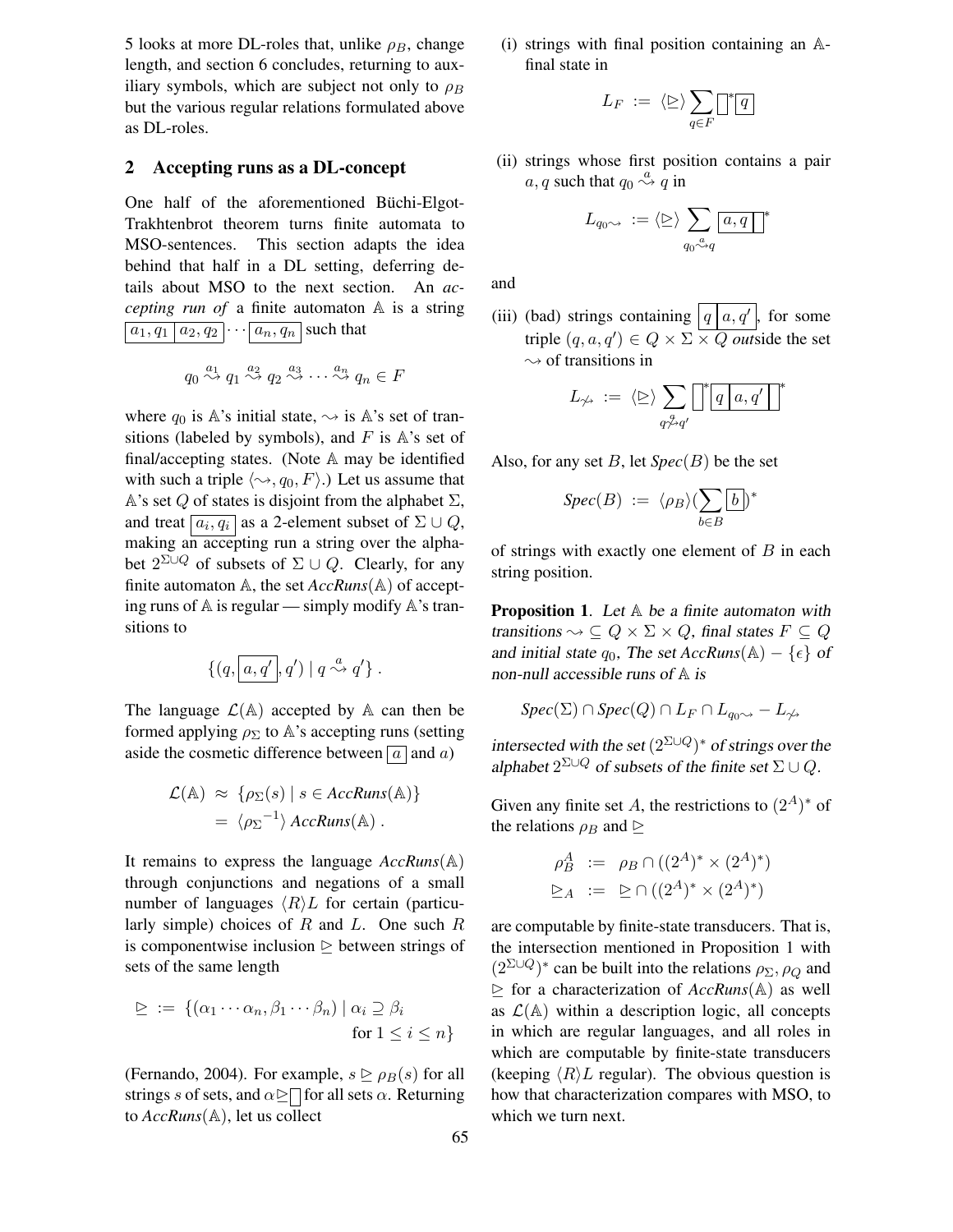#### 3 MSO-models and reducts from  $\rho_B$

Given a finite set A, let us agree that an  $MSO<sub>A</sub>$ *model M* is a tuple  $\langle [n], S_n, \{[[U_a]]\}_{a\in A}\rangle$  for some positive integer  $n > 0$ ,<sup>1</sup> where

- (i) [n] is the set  $\{1, 2, \ldots, n\}$  of positive integers from 1 to  $n$
- (ii)  $S_n$  is the relation encoding the successor/next relation on  $[n]$

$$
S_n := \{(i, i+1) \mid i \in [n-1]\}
$$

and for each  $a \in A$ ,

(iii)  $\llbracket U_a \rrbracket$  is a subset of  $[n]$  interpreting the unary relation symbol  $U_a$ .

We can form  $MSO_A$ -models from strings over the alphabets A and  $(2<sup>A</sup>)$  as follows. Given a string  $s = a_1 a_2 \cdots a_n \in A^n$ , let Mod(s) be the MSO<sub>A</sub>model  $\langle [n], S_n, \{[[U_a]]\}_{a \in A}$  interpreting  $U_a$  as the set of string positions i occupied by a

$$
[\![U_a]\!] = \{ i \in [n] \mid a_i = a \}
$$

for each  $a \in A$ . Expanding the alphabet A to  $2^A$ , a string  $\alpha_1 \alpha_2 \cdots \alpha_n \in (2^A)^n$  induces the MSO<sub>A</sub>model  $\langle [n], S_n, \{[[U_a]]\}_{a \in A} \rangle$  interpreting  $U_a$  as the set of positions  $i$  filled by boxes containing  $a$ 

$$
[\![U_a]\!] = \{ i \in [n] \mid a \in \alpha_i \}
$$

for each  $a \in A$ . Conversely, given an MSO<sub>A</sub>model  $M = \langle [n], S_n, \{[[U_a]]\}_{a \in A} \rangle$ , let *str*(*M*) be the string  $\alpha_1 \cdots \alpha_n \in (2^A)^n$  where

$$
\alpha_i := \{ a \in A \mid i \in [U_a] \} .
$$

That is, for all  $a \in A$  and  $i \in [n]$ ,

$$
a \in \alpha_i \iff i \in [U_a]
$$

making the map  $M \mapsto str(M)$  a bijection between  $MSO_A$ -models and  $(2^A)^+$ .

**Proposition 2.** Given an  $MSO<sub>A</sub>$ -model M, the following are equivalent.

(i) M is  $Mod(s)$  for some  $s \in A^+$ 

(ii) M satisfies the  $MSO<sub>A</sub>$ -sentence

$$
(\forall x)\bigvee_{a\in A}(U_a(x)\wedge\bigwedge_{a'\in A-\{a\}}\neg U_{a'}(x))
$$

(saying the non-empty  $[[U_a]]$ 's partition the universe)

(iii) 
$$
str(M) \in Spec(A)
$$
  
(iv)  $str(M) = \boxed{a_1 \cdots \boxed{a_n}}$  for some  $a_1 \cdots a_n \in A^+$ .

While the Büchi-Elgot-Trakhtenbrot theorem (BET) concerns  $MSO<sub>A</sub>$ -models  $Mod(s)$  given by strings  $s \in A^+$ , the wider class of MSO<sub>A</sub>-models (isomorphic to  $(2^A)^+$ ) is useful for encoding variable assignments crucial to the second half of BET, asserting the regularity of MSO-sentences. More precisely, the remainder of this section is devoted to defining regular languages  $\mathcal{L}_A(\varphi)$  for  $MSO<sub>A</sub>$ -sentences  $\varphi$  establishing

**Proposition 3.** For every MSO<sub>A</sub>-sentence  $\varphi$ , there is a regular language  $\mathcal{L}_A(\varphi)$  such that for every  $MSO_A$ -model  $M$ ,

$$
M \models \varphi \iff \text{str}(M) \in \mathcal{L}_A(\varphi).
$$

Insofar as the models  $Mod(s)$  given by strings  $s \in A^+$  differ from those given by strings over (2A) via *str*−<sup>1</sup> , Proposition 3 differs from the half of BET saying MSO-sentences define regular languages. There is no denying, however, that the difference is slight.

Be that as it may, I claim the expansion of  $A$  to  $2<sup>A</sup>$  leads to a worthwhile simplification, as can be seen by proving Proposition 3 as follows. Given a positive integer n, an n*-variable assignment* f is a function whose domain is a finite set *Var* = *Var*<sub>1</sub> ∪ *Var*<sub>2</sub> of first-order variables  $x \in Var_1$  that f maps to an integer  $f(x) \in [n]$  and second-order variables  $X \in Var_2$  that f maps to a set  $f(X) \subseteq$ [n]. Then if M is a MSO<sub>A</sub>-model over [n],

$$
M, f \models U_a(x) \iff f(x) \in [U_a]
$$

and

$$
M, f \models X(x) \iff f(x) \in f(X).
$$

<sup>&</sup>lt;sup>1</sup>There is, of course, a rich theory of infinite MSO-models, given by infinite strings (e.g. Thomas, 1997). We focus here on finite models/strings, which suffice for many applications; more in section 6 below.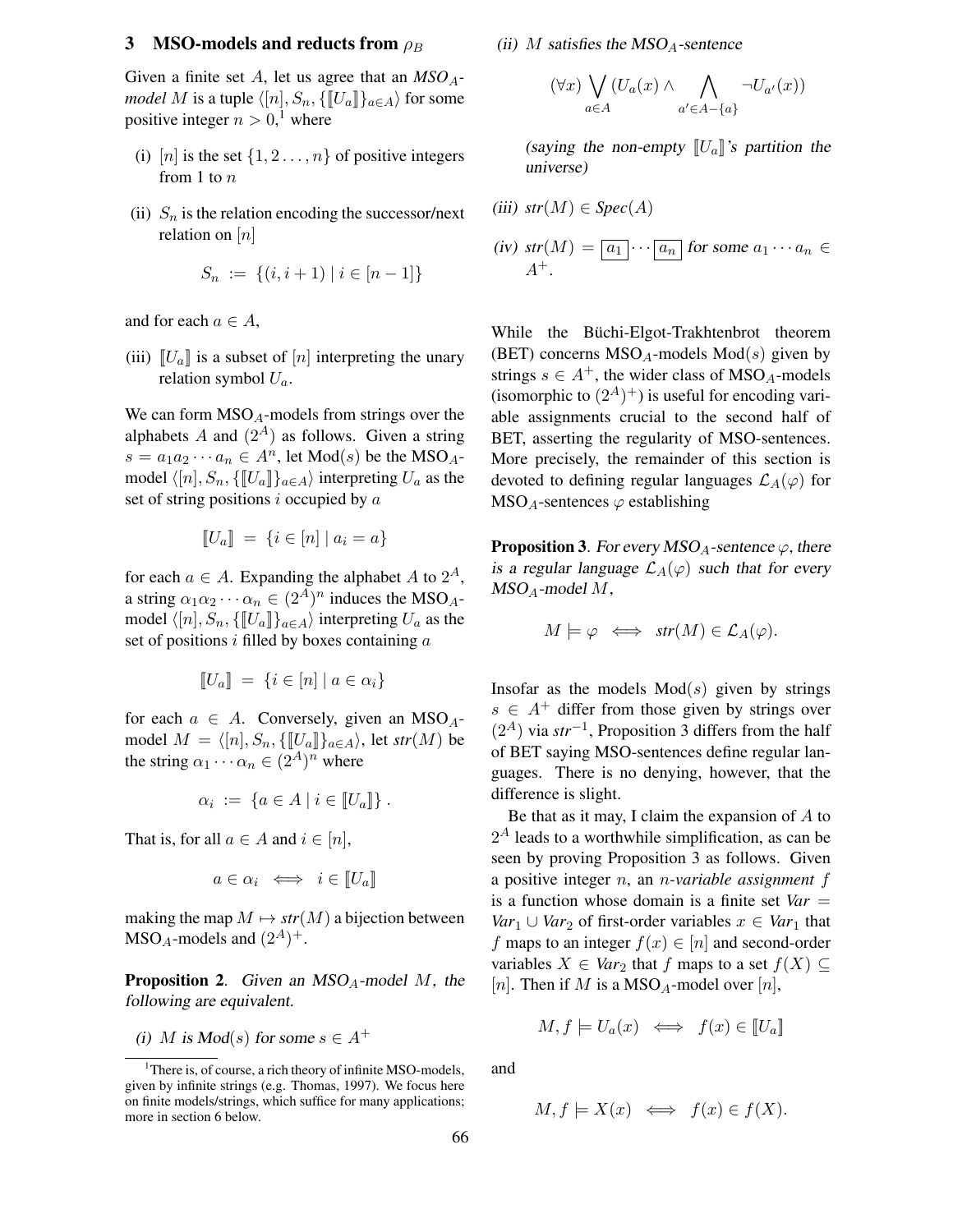We can package the pair M, f as the MSO<sub>A∪Var</sub>model  $M^f$  over [n] identical to M on  $U_a$ 's for  $a \in$ A, with interpretations

$$
\begin{aligned} \llbracket U_X \rrbracket &= f(X) & \text{for } X \in \text{Var}_2 \\ \llbracket U_x \rrbracket &= \{ f(x) \} & \text{for } x \in \text{Var}_1. \end{aligned}
$$

Note  $\llbracket U_x \rrbracket$  intersects  $\llbracket U_x \rrbracket$  if  $M, f \models X(x)$ , which is to say  $X(x)$  entails the negation of  $spec({X, x})$ , where  $spec(A)$  is the MSO<sub>A</sub>sentence that Proposition 2 mentions in (ii)

$$
(\forall x)\bigvee_{a\in A}(U_a(x)\wedge\bigwedge_{a'\in A-\{a\}}\neg U_{a'}(x)).
$$

In other words, to treat a pair  $M, f$  as an  $MSO_{A\cup Var}$ -model (and an MSO<sub>A</sub>-formula  $\varphi$  with free variables in *Var* as an MSO<sub>A∪Var</sub>-sentence), the step from  $A$  to  $2^A$  is essential. Turning model expansions around, given  $B \subseteq A$ , we define the *B*-reduct of an MSO<sub>A</sub>-model M to be the MSO<sub>B</sub>model  $M_B$  obtained from  $M$  after throwing out all interpretations  $[[U_a]]$  for  $a \in A - B$ . It is easy to see that the homomorphisms  $\rho_B$  yield B-reducts:

$$
str(M_B) = \rho_B(str(M))
$$

(for all  $MSO<sub>A</sub>$ -models M). Proceeding now to the languages  $\mathcal{L}_A(\varphi)$  in Proposition 3, observe that we can picture  $U_a(x)$  as the language

$$
L(a,x) := (\square + \boxed{a})^* \boxed{a,x} (\square + \boxed{a})^*
$$

inasmuch as

$$
M, f \models U_a(x) \iff \rho_{\{a,x\}}^{A \cup Var}(\text{str}(M^f))
$$
  

$$
\in L(a, x).
$$

For the remainder of this section, let  $A' \subseteq A \cup Var$ . We put, for  $a, x \in A'$ ,

$$
\mathcal{L}_{A'}(U_a(x)) := \langle \rho_{\{a,x\}}^{A'} \rangle L(a,x).
$$

Similarly, for  $X, x \in A'$ , let  $\mathcal{L}_{A'}(X(x))$  be

$$
\langle \rho^{A'}_{\{X,x\}} \rangle \ \bigl(\textcolor{black}{\bigr]}\textcolor{black}{+}\textcolor{black}{\fbox{$X$}},\textcolor{black}{\bigr)\textcolor{black}{*}}\textcolor{black}{\fbox{$X,x$}}\textcolor{black}{\bigr|\bigl(\textcolor{black}{\bigr)}\textcolor{black}{+}\textcolor{black}{\fbox{$X$}}\bigr)\textcolor{black}{*}
$$

and for  $x, y \in A'$ ,

$$
\mathcal{L}_{A'}(x = y) := \langle \rho_{\{x,y\}}^{A'} \rangle \left[ \begin{array}{c} * \\ \hline * \end{array} \right]^* \\
\mathcal{L}_{A'}(S(x,y)) := \langle \rho_{\{x,y\}}^{A'} \rangle \left[ \begin{array}{c} * \\ \hline * \end{array} \right]^*.
$$

We also put

$$
\mathcal{L}_{A'}(\varphi \wedge \psi) := \mathcal{L}_{A'}(\varphi) \cap \mathcal{L}_{A'}(\psi)
$$
  

$$
\mathcal{L}_{A'}(\neg \varphi) := (2^{A'})^+ - \mathcal{L}_{A'}(\varphi).
$$

As for quantification, for  $v \in Var$ , let  $\sigma_v^{A'}$  be the inverse of  $\rho_{A'}^{A' \cup \{v\},2}$  and set

$$
\mathcal{L}_{A'}(\exists X.\varphi) := \langle \sigma_X^{A'} \rangle \mathcal{L}_{A' \cup \{X\}}(\varphi)
$$
  

$$
\mathcal{L}_{A'}(\exists x.\varphi) := \langle \sigma_x^{A'} \rangle \left( \mathcal{L}_{A' \cup \{x\}}(\varphi) \cap \mathcal{L}_{A' \cup \{x\}}(\varphi) \cap \mathcal{L}_{A' \cup \{x\}}(x = x) \right)
$$

where the intersection with  $\mathcal{L}_{A' \cup \{x\}}(x = x)$  insures that x is treated as a first-order variable in  $\varphi$ (occurring in exactly one string position).

Taking stock, to define the regular language  $\mathcal{L}_A(\varphi)$  required by Proposition 3 for an MSO<sub>A</sub>sentence  $\varphi$  with variables from a finite set *Var* of variables, we form ALC-concepts from

(i) the primitive concepts

$$
L(a, x), L(X, x),
$$
  

$$
\boxed{\;^{*}[x, y]\;^{*}, \; \boxed{^{*}[x] \; y \; ]^{*}, \; (2^{B})^{+}}
$$

for  $a \in A$  and  $x, X, y \in Var$  and

$$
B \subseteq A \cup Var, \text{ and}
$$

(ii) the roles

 $\rho_{B}^{A'},\ \sigma_{v}^{A'}$ 

for  $B \subset A' \subset A \cup Var$  and  $v \in Var$ .

## 4 B-specified strings and containment  $\supseteq$

Recall that  $spec(B)$  is the MSO<sub>B</sub>-sentence saying every string position has exactly one symbol from B

$$
(\forall x)\bigvee_{b\in B}(U_b(x)\wedge\bigwedge_{b'\in B-\{b\}}\neg U_{b'}(x))
$$

and observe that there is no trace of  $\sigma_x^A$  or complementation or intersection (interpreting  $\neg \exists x$  and  $\wedge$ ) in the language

$$
Spec_A(B) := \langle \rho_B^A \rangle \left( \sum_{b \in B} \boxed{b} \right)^*
$$

of strings encoding  $MSO<sub>A</sub>$ -models satisfying  $spec(B)$ , for  $B \subseteq A$ . That is, although *Spec*<sub>A</sub>(B) and  $\mathcal{L}_A(spec(B))$  from the previous section specify the same set of strings, they differ as expressions, suggesting different automata. Section 2 provides yet more expressions for automata, drawing on a different pool of primitive concepts and roles.

<sup>&</sup>lt;sup>2</sup>We could instead move the inverse out of the relation  $R$ , allowing  $\langle R \rangle$  to go not only to the left of L as in  $\langle R \rangle L$  but also to its right for the image  $L\langle R\rangle$  of L under R.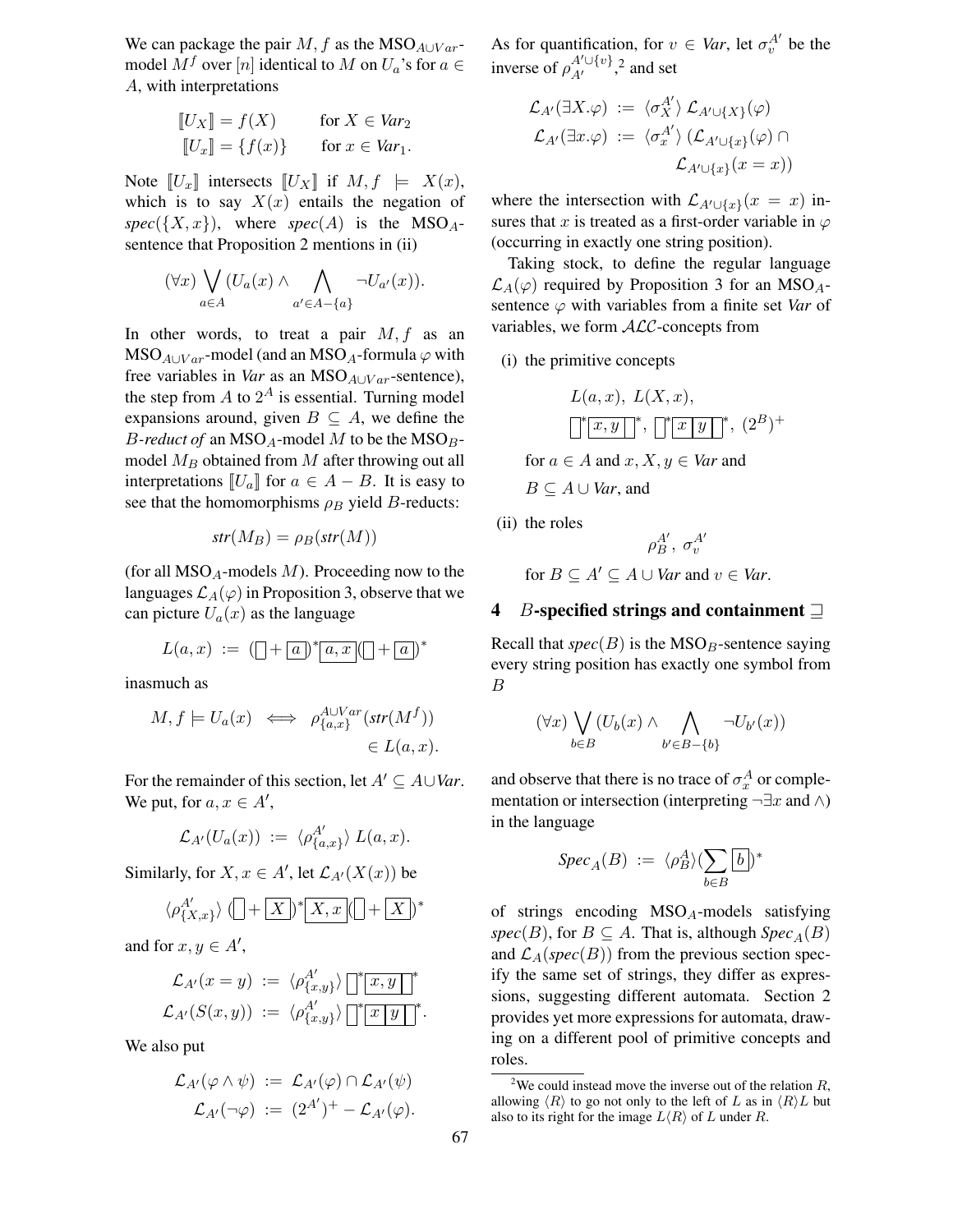In addition to componentwise inclusion  $\triangleright$  (a non-deterministic generalization of the functions  $\rho_B$  that dispenses with the subscript B), it is useful to define relations between strings of different lengths, including those that pick out prefixes

$$
\text{prefix}_{A} := \{ (ss', s) \mid s, s' \in (2^{A})^* \}
$$

and suffixes

$$
\text{suffix}_A := \{ (ss', s') \mid s, s' \in (2^A)^* \}.
$$

Leaving out the subscripts  $A = \Sigma \cup Q$  for notational simplicity, we can describe three of the languages in Proposition 1 (section 2) as

$$
L_F = \langle \triangleright \rangle \langle \text{suffix} \rangle \sum_{q \in F} \boxed{q}
$$
  

$$
L_{q_0 \sim} = \langle \triangleright \rangle \langle \text{prefix} \rangle \sum_{q_0 \sim q} \boxed{a, q}
$$
  

$$
L_{\gamma} = \langle \triangleright \rangle \langle \text{suffix} \rangle \langle \text{prefix} \rangle \sum_{q_0 \sim q'} \boxed{q \mid a, q'}
$$

zeroing in on the substrings of length  $\leq 2$  that are of interest. It is convenient to abbreviate  $\langle \triangleright \rangle$   $\langle \mathit{suffix} \rangle$   $\langle \mathit{prefix} \rangle$  L (equivalently,  $\langle \triangleright \bigcirc \rangle$   $\langle \bigcirc \rangle$   $\langle \bigcirc \rangle$   $\langle \bigcirc \rangle$ to  $\langle \exists \rangle L$ , effectively defining *containment*  $\exists$  to be the relational composition of componentwise inclusion  $\geq$  with *suffix* and *prefix* 

$$
\supseteq \ := \ \ \triangleright \ ; \ \mathit{suffix} \ ; \ \mathit{prefix}
$$

(and  $\sqsupseteq_A$  as  $\vartrianglerighteq_A$ ; *suffix*<sub>A</sub>; *prefix*<sub>A</sub>). Writing  $\mathcal{E}_A(x)$ for the set

$$
\mathcal{E}_A(x) := \mathcal{L}_A(x = x)
$$

of strings in  $(2^A)^+$  in which x occurs exactly once, we have

$$
\mathcal{L}_A(U_a(x)) = \mathcal{E}_A(x) \cap \langle \supseteq \rangle \boxed{a, x}
$$

$$
\mathcal{L}_A(X(x)) = \mathcal{E}_A(x) \cap \langle \supseteq \rangle \boxed{X, x}
$$

$$
\mathcal{L}_A(x = y) = \mathcal{E}_A(x) \cap \mathcal{E}_A(y) \cap \langle \supseteq \rangle \boxed{x, y}
$$

$$
\mathcal{L}_A(S(x, y)) = \mathcal{E}_A(x) \cap \mathcal{E}_A(y) \cap \langle \supseteq \rangle \boxed{x \boxed{y}}
$$

and apart from  $\mathcal{E}_A(x)$ , primitive concepts given by strings of length  $\leq 2$  will do. The locality (in such short strings) is obscured in our  $\rho_B^A$ -based analysis of  $\mathcal{L}_A(\varphi)$  in the previous section, under which

$$
\mathcal{E}_A(x) = \langle \rho_{\{x\}}^A \rangle \left[ \begin{array}{c} \left[ x \right] \end{array} \right]^*
$$
  
=  $\langle \frac{\square}{\square} A \rangle \left[ \begin{array}{c} x \end{array} \right] - \langle \frac{\square}{\square} \rangle \left[ \begin{array}{c} x \end{array} \right]^* \left[ \begin{array}{c} x \end{array} \right].$  (2)

An existence predicate of sorts,  $\mathcal{E}_A(x)$  is presuppositional in the same way for MSO that *Spec*<sub>A</sub>( $B$ ) is for the accepting runs of finite automata;  $\mathcal{E}_A(x)$  and *Spec<sub>A</sub>*(*B*) are general, nonlocal background requirements imposed indiscriminately on models and automata, in contrast to assertions (in the foreground) that focus on short substrings, picking out specific models and automata.

An instructive test case is provided by the transitive closure  $<$  of *S*; an MSO<sub>{*x,y*}</sub>-sentence saying that  $x < y$  is

$$
\exists X ((\forall u, v)(X(u) \land S(u, v) \supset X(v))
$$

$$
\land X(y) \land \neg X(x)).
$$

Second-order quantification aside, the obvious picture to associate with  $x < y$  is  $\boxed{x \mid x}$ , which is built into the representation

$$
\mathcal{L}_A(x < y) = \mathcal{E}_A(x) \cap \mathcal{E}_A(y) \cap
$$

$$
\langle \supseteq \rangle x \upharpoonright^* y \tag{3}
$$

of MSO<sub>A</sub>-models satisfying  $x < y$  (with  $x, y \in$ A). In both lines (2) and (3) above, arbitrarily long substrings from  $\bigcap^*$  occur, that we will show how to compress next.

#### 5 Intervals and compression

Given  $e \in A$ , we can state that the set  $\llbracket U_e \rrbracket$  represented by a symbol  $e \in A$  is an interval through the  $\mathrm{MSO}_{\{e\}}$ -sentence

$$
\exists x \ U_e(x) \land \neg \exists y \ \text{gap}_e(y) \tag{4}
$$

where  $\text{gap}_e(y)$  abbreviates the MSO $_{\{e,y\}}$ -sentence

$$
\neg U_e(y) \land \exists u \exists v \ (u < y \land y < v \land U_e(u) \land U_e(v)).
$$

We can translate (4) into a regular language, applying the recipes above. But a more concise and perspicuous representation is provided by defining a function  $\&$  that compresses a string  $s$  as follows. Let  $\text{tc}(s)$  compress blocks  $\beta^n$  of  $n > 1$  consecutive occurrences in s of the same symbol  $\beta$  to a single  $\beta$ , leaving s otherwise unchanged

$$
k(s) := \begin{cases} k(\beta s') & \text{if } s = \beta \beta s' \\ \alpha k(\beta s') & \text{if } s = \alpha \beta s' \text{ with } \alpha \neq \beta \\ s & \text{otherwise.} \end{cases}
$$

For example,

$$
bc(\fbox{e}e e e, y e) = \fbox{e}e, y e
$$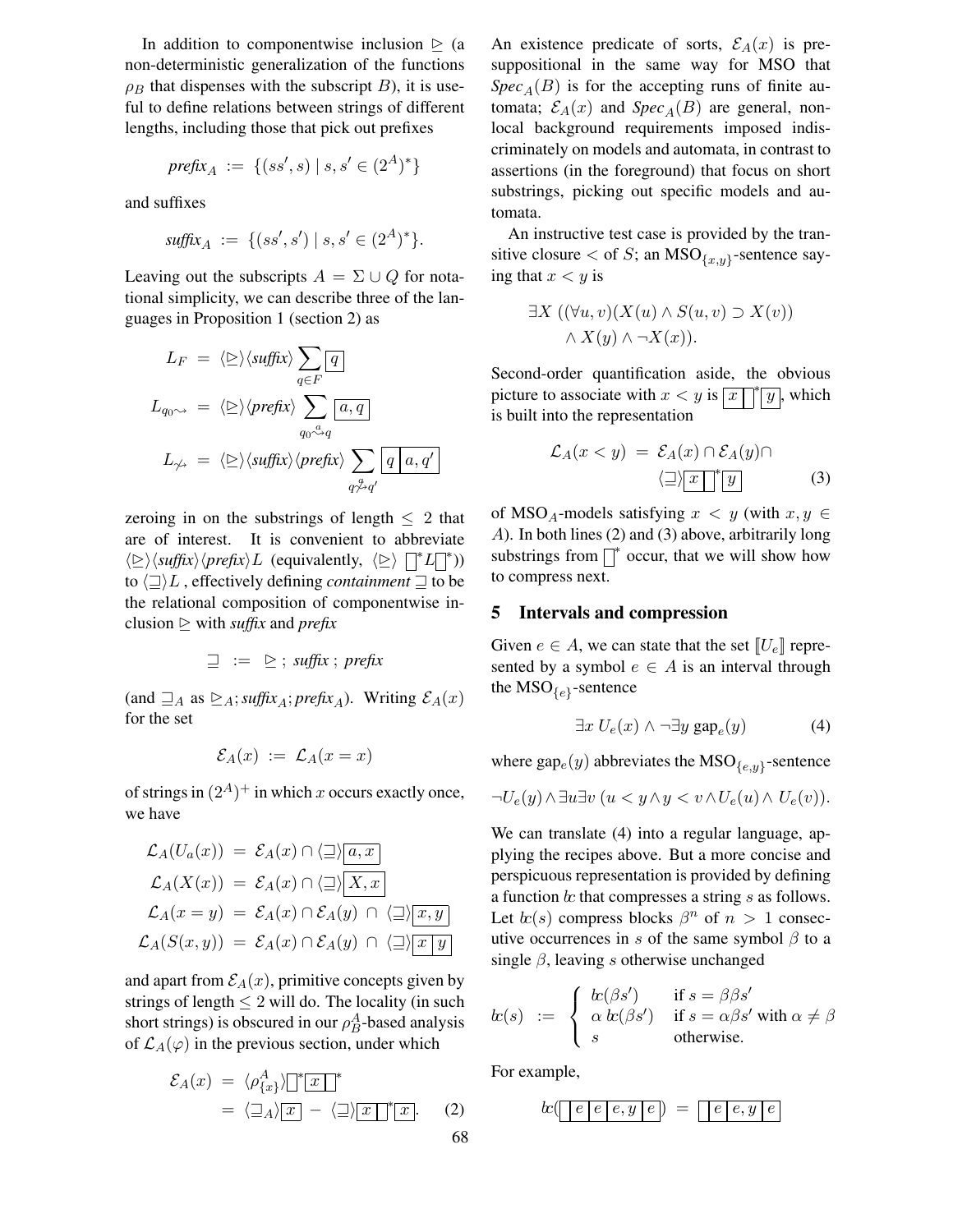and in general,  $\&$  outputs only stutter-free strings, where a string  $\beta_1\beta_2\cdots\beta_n$  is *stutter-free* if  $\beta_i\neq$  $\beta_{i+1}$  for *i* from 1 to  $n-1$ . Observe that  $\llbracket U_e \rrbracket$  is an interval precisely if

$$
lc(\rho_{\{e\}}(str(M))) \in (\Box + \epsilon)[e](\Box + \epsilon).
$$

Compressing further, we can delete initial and final empty boxes through *unpad*

$$
unpad(s) := \begin{cases} unpad(s') & \text{if } s = \Box s' \text{ or} \\ s & \text{otherwise} \end{cases}
$$

and collect all strings in  $(2^A)^+$  representing  $MSO<sub>A</sub>$ -models in which e is an interval in

$$
Interval_A(e) := \langle \rho_{\{e\}}^A \rangle \langle h \rangle \langle unpad \rangle \langle e].
$$

Defining  $\pi_B^A$  to be the composition of  $\rho_B^A$  with  $\omega$ and *unpad*

$$
\pi^A_B(s) := \text{unpad}(bc(\rho^A_B(s)))
$$

we have

$$
Interval_A(e) = \langle \pi_{\{e\}}^A \rangle \boxed{e}
$$

and, as promised at the end of section 4, we can eliminate  $\bigcap^*$  from (2)

$$
\mathcal{E}_A(x) = \langle \pi^A_{\{x\}} \rangle \boxed{x} - \boxed{\Box} \boxed{x \, x}
$$

and from (3)

$$
\mathcal{L}_A(x < y) = \mathcal{E}_A(x) \cap \mathcal{E}_A(y) \cap
$$

$$
\langle \pi_{\{x,y\}} \rangle \left( \boxed{x \, y} + \boxed{x \, y} \right)
$$

(dropping the superscript A on  $\pi_B^A$  when possible). Stepping from one interval  $e$  to a finite set  $E$  of such, let

$$
Interval(E) := \{\pi_E^E(s) \mid (\forall e \in E)
$$

$$
\pi_{\{e\}}^E(s) = [e]\}
$$

$$
= \langle unpad^{-1} \rangle \langle k^{-1} \rangle \bigcap_{e \in E} \langle \pi_{\{e\}}^E \rangle [e]
$$

so that *Interval*( $\{e\}$ ) =  $\boxed{e}$ , and for  $e \neq e'$ , the set *Interval*( $\{e, e'\}$ ) consists of thirteen strings, one per interval relation in (Allen, 1983). We can organize these strings as follows (Fernando, 2012). For any finite set E, a string  $s \in Interval(E)$  determines a triple  $\langle E, \bigcirc_s, \prec_s \rangle$  with binary relations on E of *overlap*  $e \bigcirc_s e'$  when  $\pi^E_{\{e,e'\}}(s)$  is one of 69 the nine strings in *Interval*( $\{e, e'\}$ ) that contain the pair  $|e, e|$ 

$$
\bigcirc_s := \{ (e, e') \mid \pi^E_{\{e, e'\}}(s) \in \left( \boxed{e} + \boxed{e'} + \epsilon \right) \} \qquad (e, e') \left( \boxed{e} + \boxed{e'} + \epsilon \right) \}
$$

and *precedence*  $e \prec_s e'$  when  $\pi^E_{\{e,e'\}}(s)$  is either  $e \, | \, e' \, |$  or  $| \, e \, | \, | \, e'$ 

$$
\prec_s := \{ (e, e') \mid \pi^E_{\{e, e'\}}(s) \in \boxed{e \mid e' \mid + \boxed{e \mid e' \mid}}
$$

leaving the two other strings in *Interval*( $\{e, e'\}$ ) for  $e' \prec_s e$ . The triple  $\langle E, \bigcirc_s, \prec_s \rangle$  satisfies the axioms for an *event structure* in the sense of (Kamp and Reyle, 1993), and conversely, every such event structure over  $E$  can be obtained as  $\langle E, \bigcirc_s, \prec_s \rangle$  for some  $s \in \text{Interval}(E)$ .

#### 6 Discussion: simplifying where possible

Few would argue against representing information as simply as possible. Among strings, there is nothing simpler than the null string  $\epsilon$ , and  $\epsilon$  is the starting point for refinements given by the system of string functions  $\pi_B^A$  insofar as

$$
\epsilon = \pi_B^A(\alpha_1 \cdots \alpha_n) \quad \text{for all } \alpha_1 \cdots \alpha_n \in (2^A)^* \\
 \text{such that } B \cap \bigcup_{i=1}^n \alpha_i = \emptyset \, .
$$

We have taken pains above to motivate the construction of  $\pi_B^A := \rho_B^A$ ; *k*: *unpad* from

(i)  $\rho_B^A$ , linked in section 3 to MSO and regular languages via the Büchi-Elgot-Trakhtenbrot theorem

and from

(ii)  $\&$  and *unpad*, linked in section 5 to event structures for the Russell-Wiener construction of temporal moments from events (or temporal intervals).

A familiar example is provided by a calendar year, represented as the string

$$
\text{year}_{mo} := \boxed{\text{Jan} \mid \text{Feb}} \cdots \boxed{\text{Dec}}
$$

of length 12, one box per month from the set  $mo := \{Jan, Feb, Mar, ..., Dec\}.$  A finer-grained representation is given by the string

$$
\text{year}_{mo,dy} := \boxed{\text{Jan,d1} \mid \text{Jan,d2} \mid \cdots \mid \text{Jan,d31}}\n\boxed{\text{Feb,d1} \cdots \mid \text{Dec,d31}}
$$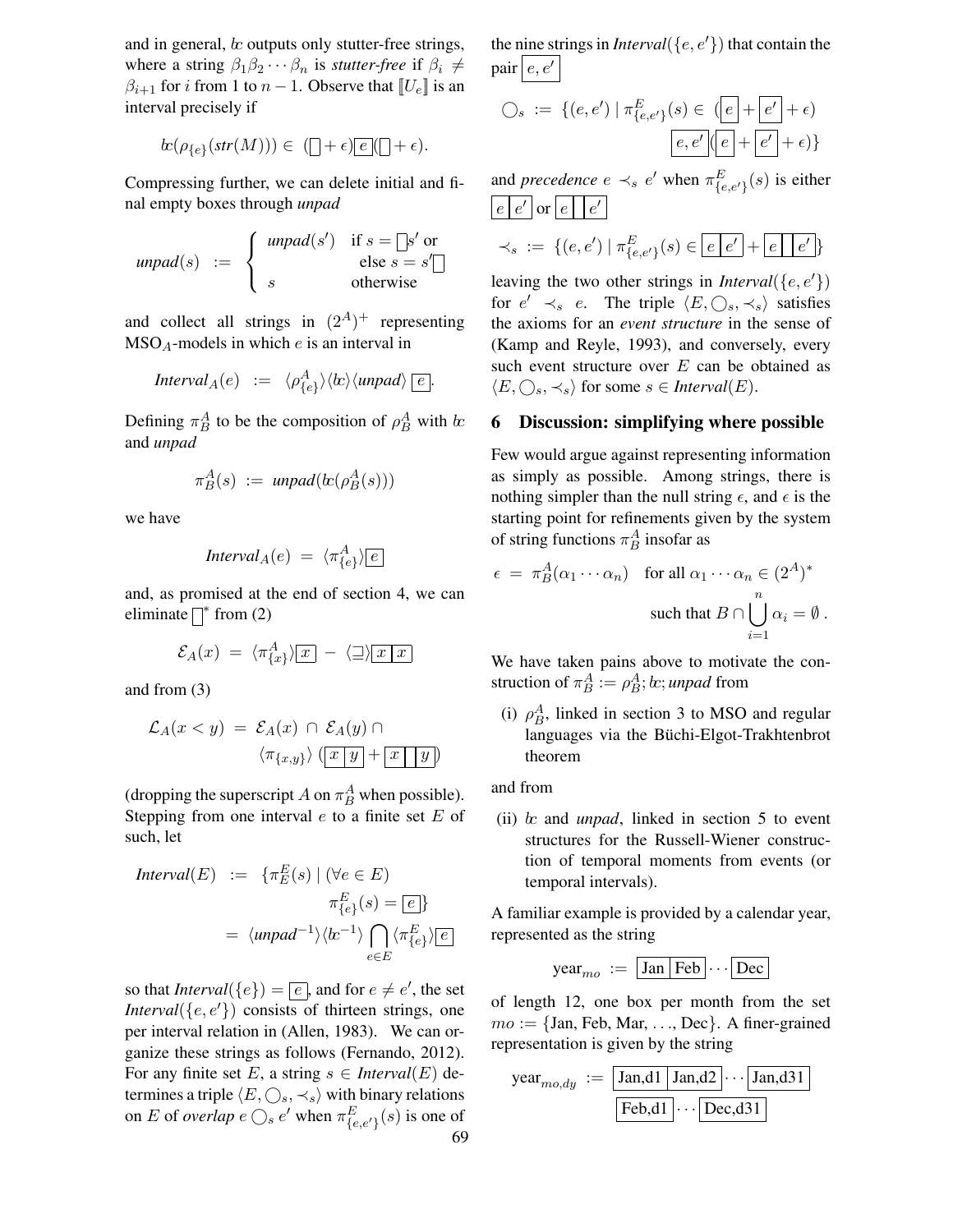of length 365, one box per day, featuring unordered pairs from mo and  $dy := \{d1, d2, \ldots,$ d31}. As the homomorphisms  $\rho_B^A$  see only what is in  $B$ ,

$$
\rho_{mo}^{mol/dy}(\textrm{year}_{mo,dy}) = \boxed{\textrm{Jan}}^{31} \boxed{\textrm{Feb}}^{28} \cdots \boxed{\textrm{Dec}}^{31}
$$

which  $\pi_{mo}^{mo\cup dy}$  then compresses to

$$
hc(\boxed{\text{Jan}}^{31}[\text{Feb}]^{28} \cdots \boxed{\text{Dec}}^{31}) = \text{year}_{mo}
$$

making  $\pi_{mo}^{mo \cup dy}$  (year $_{mo, dy}$ ) = year<sub>mo</sub>. If  $\rho_B^A$ provides the key to establishing the regularity of MSO-formulas, block compression  $\alpha$  captures the essence of the slogan "no time without change" behind the Russell-Wiener conception of time. Whereas  $\rho_B^A$  limits what can be observed to what is in  $B$ ,  $\&$  minimizes the time (space) over which to make these observations. Note that there are finitestate transducers that compute  $\rho_B^A$  and  $\&$  (over a finite alphabet). Thus, we may form the inverse image of a regular language under either  $\rho_B^A$  or  $b$ : without worrying if the result is still regular. (It is.)

Were we to leave *unpad* out and make do with  $\alpha_B^A := \rho_B^A;$  to, we need only start our  $\alpha_B^A$ -based refinements from the string  $\Box$  of length one consisting of the empty set (rather than  $\epsilon$ , as in the case of  $\pi_B^A$ ) insofar as

$$
\Box = \mathbf{b}_B^A(\alpha_1 \cdots \alpha_n) \quad \text{for all } \alpha_1 \cdots \alpha_n \in (2^A)^+
$$
  
such that  $B \cap \bigcup_{i=1}^n \alpha_i = \emptyset$ .

Indeed,  $\Box$  has the advantage over  $\epsilon$  of qualifying as a model of MSO, which  $\epsilon$  does not, under the usual convention that models of predicate logic have non-empty domains.

And even if one were to construct temporal spans from (say, closed intervals of) the real line  $\mathbb R$ as in (Klein, 2009), the string  $\Box$  is a fine (enough) representation of  $\mathbb R$ , unbroken and virgin. The influential analysis of tense and aspect in (Reichenbach, 1947) positions the speech s and described event e relative to a reference time r. For instance, in the simple past (e.g. *it rained*), r coincides with e but precedes s

 $simpleFast(e, r, s) := \boxed{e, r \mid s} + \boxed{e, r}$ 

while in the present perfect (e.g. *it has rained*), r comes after e but coincides with s

$$
\text{presentPerfect}(e, r, s) := \boxed{e \mid s, r} + \boxed{e \mid s, r}.
$$

Factoring out the reference time, the simple past and present perfect become identical

$$
\rho_{\{e,s\}}^{\{e,r,s\}}(\text{simpleFast}(e,r,s)) = \boxed{e \mid s\} + \boxed{e \mid s}
$$

$$
= \rho_{\{e,s\}}^{\{e,r,s\}}(\text{presentPerfect}(e,r,s)).
$$

 $\boxed{e \mid s}$  +  $\boxed{e \mid s}$  is a simple example of "the expression of time in natural language" relating "a clause-internal temporal structure to a clauseexternal temporal structure" (Klein, 2009, page 75). The clause-internal structure  $\boxed{e}$  and clauseexternal structure  $\boxed{s}$  can be far more complex, subject to elaborations from lexical and grammatical aspect. Elaborations in interval temporal logic made in (Dowty, 1979) are formulated in terms of strings in (Fernando, 2013).

The finiteness and discreteness of strings arguably mirrors the bounded granularity of natural language statements (rife with talk of "the next moment"). Boundaries drawn to analyze, for example, telicity become absurd if they separate arbitrarily close pairs of real numbers (as they would, applied to the real line). It is customary to view a model M as an *index* that the Carnap-Montague *intension* of a formula  $\varphi$  maps to one of two truth values, indicating whether or not  $M \models \varphi$ . But the construal of a string as an underspecified representation suggests viewing it not only as an index but also as an *extension* (or denotation) of  $\varphi$  (Fernando, 2011). In this connection, a proposal from (Bach, 1986) is worth recalling — namely, that we associate an event type such as KISSING with a function EXT(KISSING) that maps histories to subparts that are temporal manifestations of KISSING (with input histories as indices, and output manifestations as extensions). Relativizing notions of indices and extensions to a bounded granularity, it is natural to assume at the outset not indices but extensions, which are then enlarged, as required, to more detailed and larger indices. The relation EXT(KISSING) then becomes a relation between strings (contained in  $\supseteq$ ) which a finite-state transducer might compute. For refinements of granularity, we start with an undifferentiated piece (viz.  $\epsilon$  or  $\Box$ ) rather than a multitude of fully fleshed out possible histories. From  $\epsilon$  or  $\Box$ , the ingredients we require are a set of auxiliary symbols, and a suitable system  $R_B^A$  of regular relations, for finite sets A and  $B \subseteq A$  of auxiliary symbols, projecting indices over the alphabet  $2^A$ to indices over  $2^B$  — e.g.,  $k_B^A$  or, as in (Fernando, 2013),  $\pi_B^A$ .